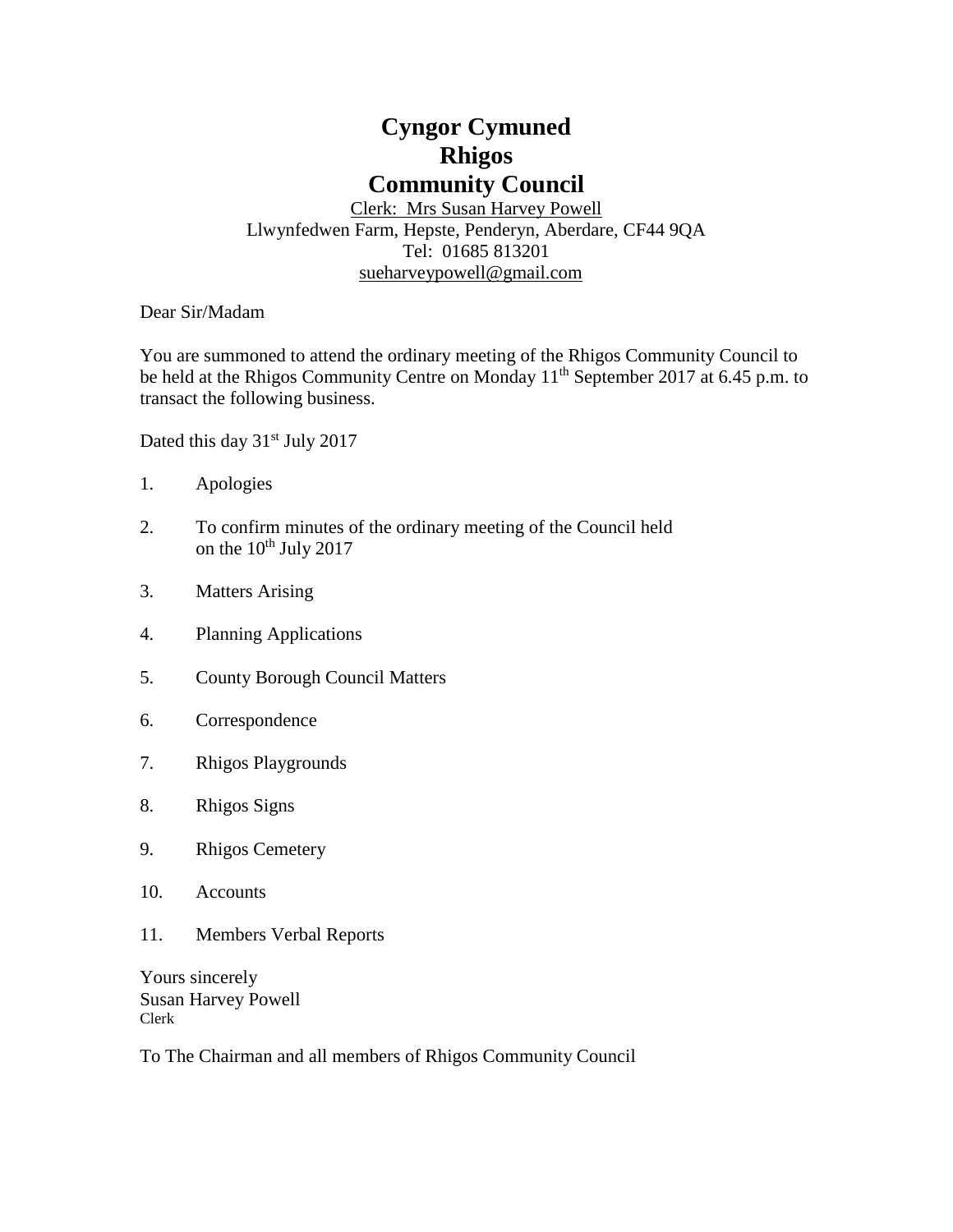# **Rhigos Community Council**

Minutes of the ordinary meeting of Rhigos Community Council held at Rhigos Community Centre on Monday 10th July 2017 at 6.45 p.m.

Present: Cllrs. O Morgan, M Pope, G Thomas, P Oliver, H Wagner, M Evans, M Smith, L Leach, S Maull, C Hopes, Mr N Thomas Vale **Memorials** 

Apologies: Cllr. A Tobin

#### **2017/66 Minutes**

It was resolved to confirm Minutes of the Ordinary Meeting of the Council held on 10th July 2017

# **2017/67 Declaration of Interest**

None recorded

# **2017/68 Matters Arising**

- a. Unsafe memorial stones Rhigos cemetery Mr Nick Thomas of Vale Memorials presented the council with his report. Mrs Powell will go through it during the summer holidays and send letters if necessary. A mesh is needed over the water tank.
- b. Damp proofing Mrs Powell will arrange this during August.
- c. The grass around the community centre has been cut.

**2017/69 Planning**

It was resolved to note:

No planning received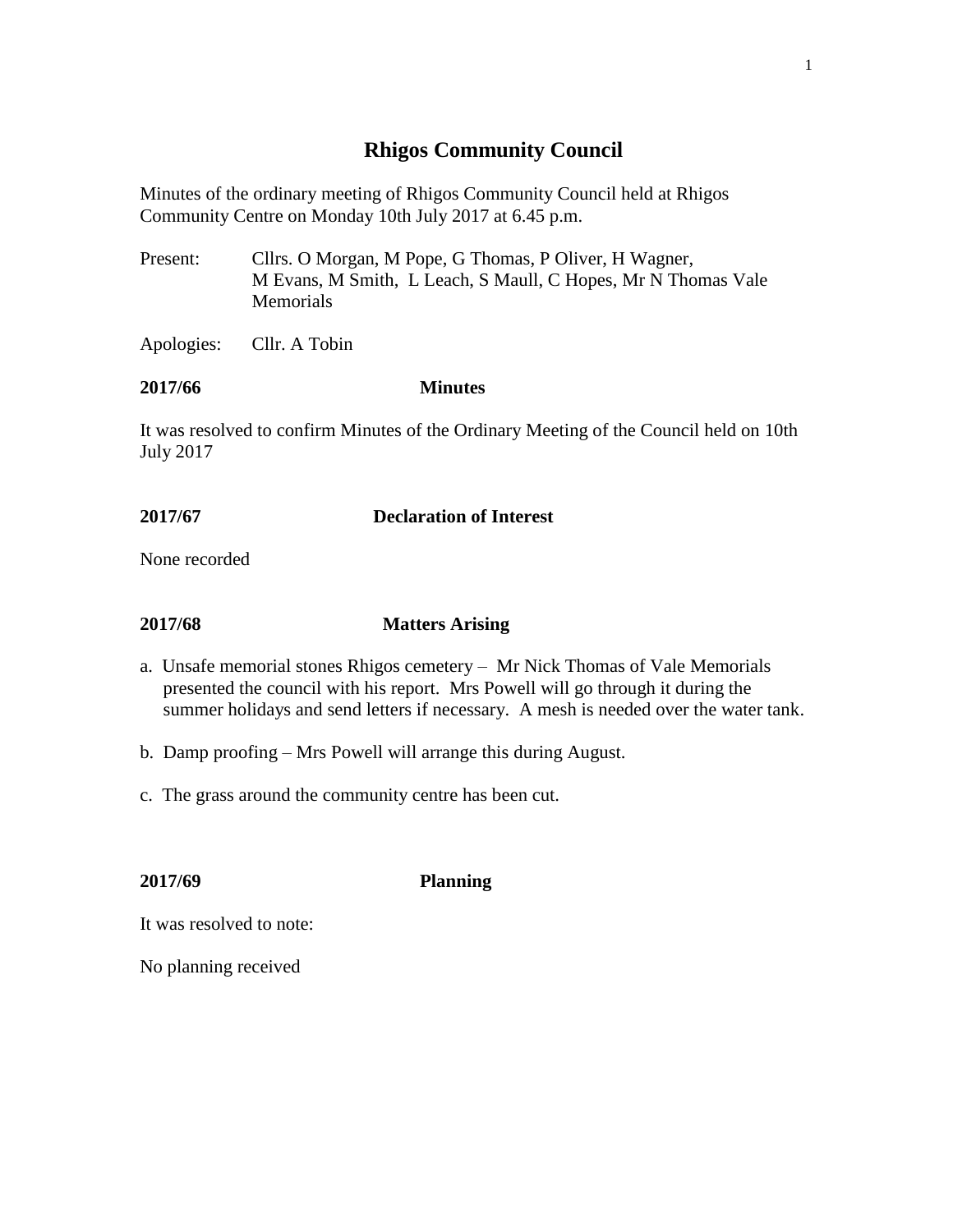## **2017/70 County Borough Council Matters**

It was resolved that the following complaints be passed on to Councillor G Thomas for his attention.

#### Previous Complaints

Barrier across Parish Road – Nothing to report

There a lot of people suffering from cancer in Rhigos and a high volume of asthma. – Cllr. Thomas has had a meeting with Public Health Wales and will obtain dates for a joint meeting.

Rhigos Post Office is still closed – Unable to provide a mobile service. Still looking for another option.

Fence down at the old Ffyndaff site.

The lay by in front of the bus stop at Heol y Graig is breaking up.

Illegal bikes are still accessing Walters – Walters have informed RCT how many days they have been on the site. Honda are to provide a schedule of events for the next few months. There is nothing they can do about illegal riders, the suggested that residents contact the police. Walters have a duty of care to ensure that the operation or activity does not compromise public safety.

Land adjacent to the General Store – unable to verify if there is knotweed there, no planning consent applied for.

Parking outside the school is dangerous – a warning has been sent out.

The pavement at Heol Pendarren is too narrow and prams need to go onto the road.

A gas cylinder has been thrown into the hedge near the bus stop at Heol y Bryn on the main road - removed.

Restoration Plans for Celtic Energy – Tanks have been seen there several times. There are temporary permitted development rights (not exceeding 28 days). This will be monitored.

A tip is being made at the Selar site – no reply yet.

A trench has been dug through Treherbert roundabout.

Rubbish needs picking along the main road from Heol y Graig to the New Inn - reported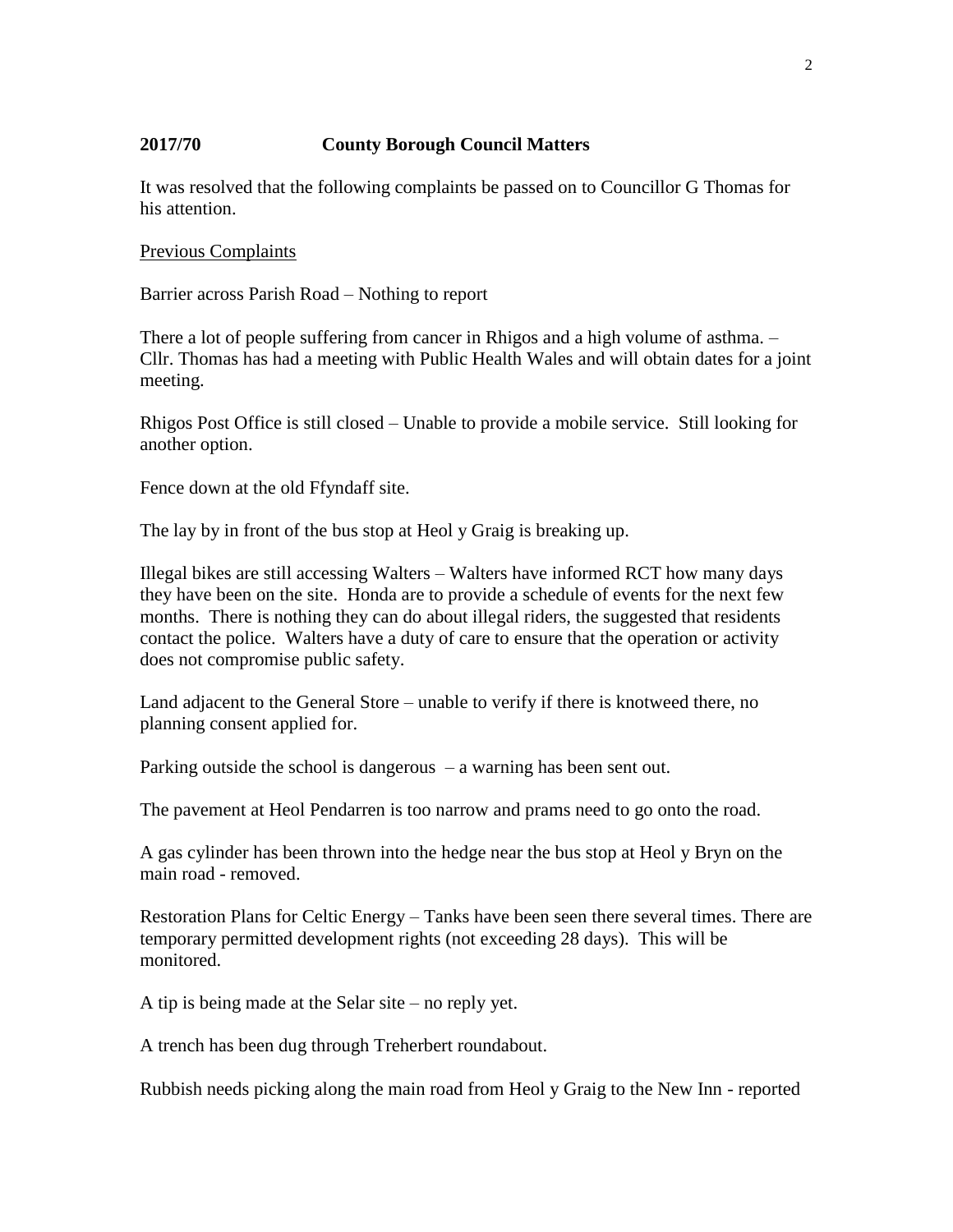There is no tarmac on the footpath at the end house of Heol Gwrangfryn.

Can the council cut the grass opposite Mount Road – grass has been cut.

The footpath at the top of Heol Esgyn needs repairing - reported

Trees are overhanging the road on the bend near the Plough.

The manhole near the school is overflowing cleared by Welsh Water

The path into Tram road is breaking up, the council are only responsible for 1 metre in as the rest is a private road.

Buses are scraping the road at the bottom of Heol Esgyn. - reported

The drain at the bottom of Heol Esgyn is blocked - reported

There is a dip in the pavement between  $4 \& 5$  Heol y Graig and water is holding there.

RCT have done nothing about the Right of Way down Tram Road.

Cars are parking on the pavements all around the village.

The drains on Treherbert road are blocked - reported

#### New Complaints

- a. There is a dip in the pavement at Smiths Avenue which is holding water.
- b. The grass needs cutting under all the benches around the village.
- c. A litter pick is needed on the Glynneath bank after the recent bike ride.
- d. Can the back of Long Mede Parc be cut.
- e. Road Works signs are not being picked after the work has been done on Treherbert road.
- f. Can we have a plan of the drainage in the playground.
- g. Drilling has taken place on the ground near the shop.
- g. The vegetation around wooden fence opposite the school needs cutting back.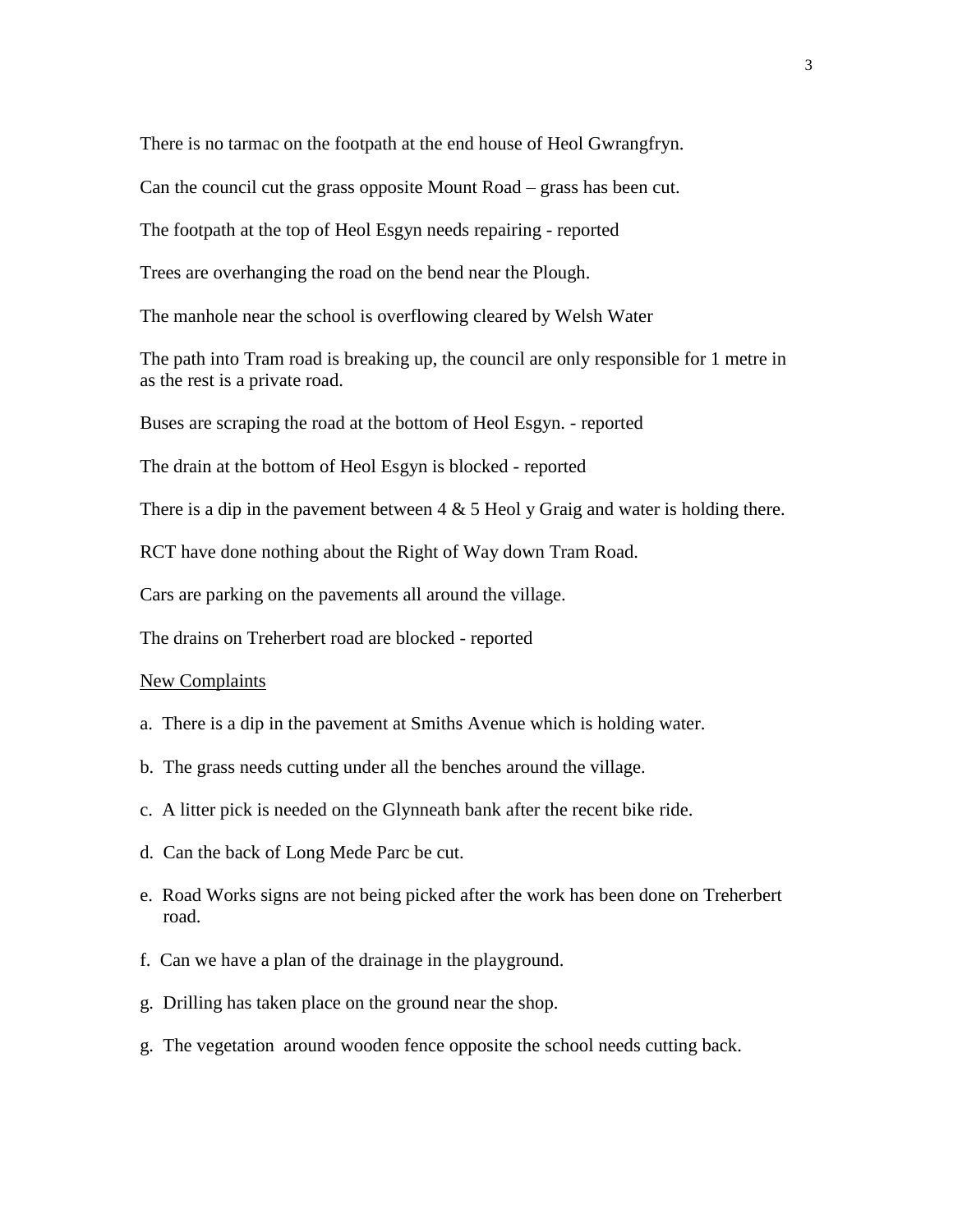# **2017/71 Correspondence**

It was resolved to receive the following correspondence.

No correspondence received

# **2017/72 Rhigos Playgrounds**

- a. Heol y Bryn playground Cllr. Evans has had an email from Lisa Austin, they are trying to get the work done as soon as possible.
- b. The Old Adventure playground a committee has still not been set up. Cllr. Hopes will see Cllr. Tobin.

### **2017/73 Rhigos Signs**

The location near the Tower needs to be changed to near the lay by.

#### **2017/74 Rhigos Cemetery**

3 application letters were received. A ballot took place and Mr K Boggis was the successful applicant. He will be employed on a 3 months trial and a new contract has been agreed. A new notice board is needed in the cemetery.

# **2017/75 Accounts**

The accounts have been sent to the external auditor.

| Vale Memorials<br>Swalec<br>Wages                                              |                                  | £1500.00<br>£297.89<br>£423.42 |
|--------------------------------------------------------------------------------|----------------------------------|--------------------------------|
| <b>Current Account</b><br><b>High Interest Account</b><br><b>Field Account</b> | £4113.85<br>£3806.51<br>£3564.37 |                                |